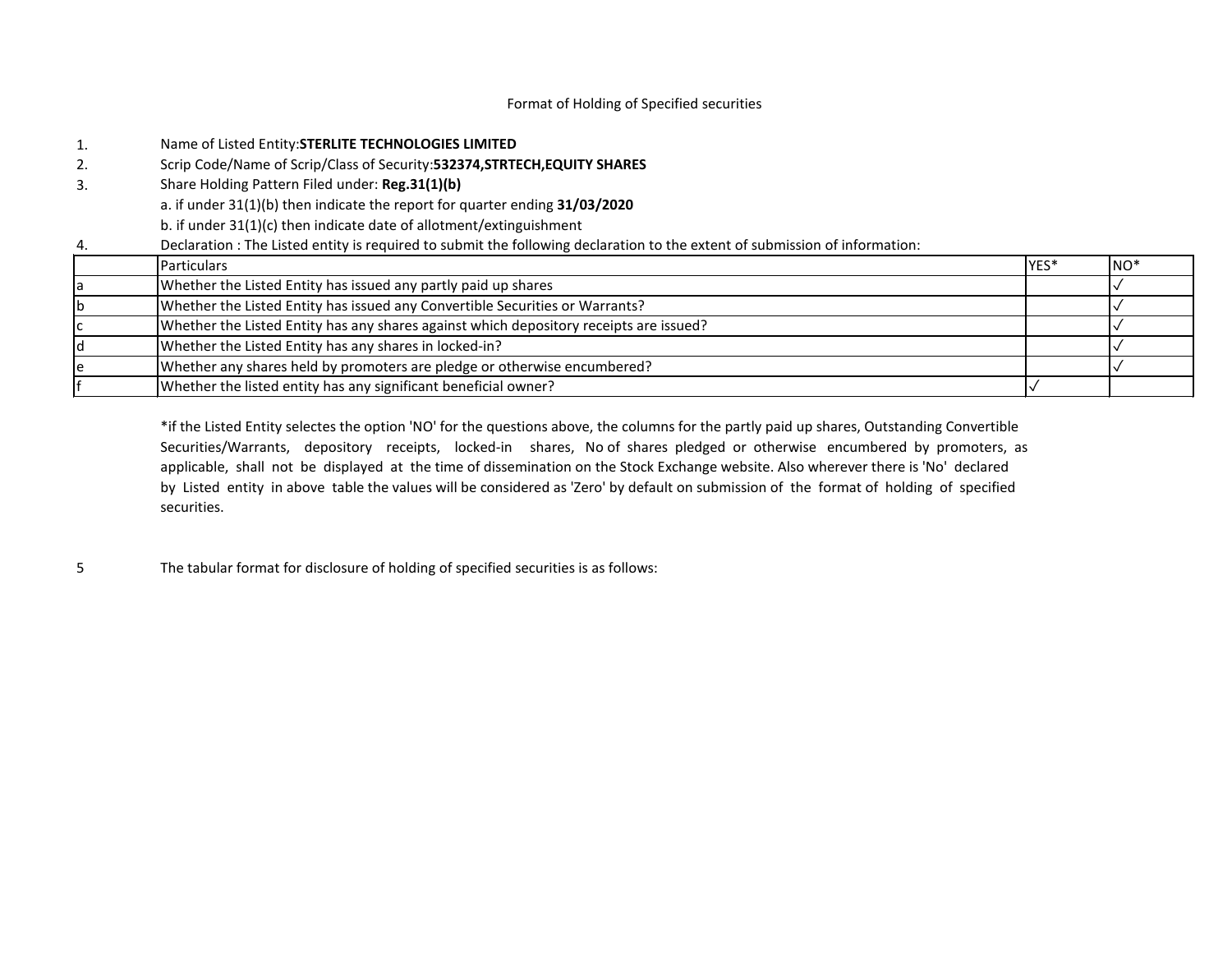## **Table I - Summary Statement holding of specified securities**

| Category | <b>Category of Shareholder</b> | No of<br><b>Shareholders</b> | No of fully paid up equity shares<br>held | paid-up equity   Underlying<br>shares held | <b>Depository</b><br>Receipts | No of Partly   No of Shares   Total No of Shares<br>Held (VII) =<br>(IV)+(V)+(VI) | as a % of total<br>no of shares<br>(As a % of<br>$(A+B+C2)$ | Shareholding Number of Voting Rights held in each class of securities |       |                              |                                 | <b>No of Shares</b><br><b>Underlying</b><br>Outstanding<br>converttible<br>securities | Shareholding as Number of Locked Number of<br>a % assuming   in Shares<br>full conversion<br>of convertible<br>Securities (as a |                                                         |                                             | <b>Shares pledged</b><br>lor otherwise<br>encumbered |      | <b>Number of</b><br>equity shares<br>held in<br>dematerialized<br>form |
|----------|--------------------------------|------------------------------|-------------------------------------------|--------------------------------------------|-------------------------------|-----------------------------------------------------------------------------------|-------------------------------------------------------------|-----------------------------------------------------------------------|-------|------------------------------|---------------------------------|---------------------------------------------------------------------------------------|---------------------------------------------------------------------------------------------------------------------------------|---------------------------------------------------------|---------------------------------------------|------------------------------------------------------|------|------------------------------------------------------------------------|
|          |                                |                              |                                           |                                            |                               |                                                                                   |                                                             | <b>No of Voting Rights</b>                                            |       | Total as a % of<br>$(A+B+C)$ | (Including<br><b>Warrants</b> ) | percentage of $N_0$ .<br>diluted share<br>capital)                                    |                                                                                                                                 | As a % $\vert$ No.<br>of total<br><b>Shares</b><br>held | As a % of<br>total<br><b>Shares</b><br>held |                                                      |      |                                                                        |
|          |                                |                              |                                           |                                            |                               |                                                                                   | <b>Class X</b>                                              | <b>Class Y</b>                                                        | Total |                              |                                 |                                                                                       |                                                                                                                                 |                                                         |                                             |                                                      |      |                                                                        |
|          |                                | (III)                        | (IV)                                      | (V)                                        | (VI)                          | (VII)                                                                             | (VIII)                                                      |                                                                       | (IX)  |                              |                                 | (X)                                                                                   | (XI)                                                                                                                            | (X  )                                                   |                                             | (XIII)                                               |      | (XIV)                                                                  |
| (A)      | Promoter & Promoter Group      |                              | 216664221                                 |                                            |                               | 216664221                                                                         | 53.65                                                       | 216664221                                                             |       | 216664221                    | 53.65                           |                                                                                       | 53.65                                                                                                                           |                                                         | 0.00                                        |                                                      | 0.00 | 216664221                                                              |
|          | Public                         | 203404                       | 187298766                                 |                                            |                               | 187298766                                                                         | 46.37                                                       | 187298766                                                             |       | 187298766                    | 46.37                           |                                                                                       | 46.37                                                                                                                           |                                                         | 0.00                                        |                                                      |      | 184316747                                                              |
|          | Non Promoter-Non Public        |                              |                                           |                                            |                               |                                                                                   |                                                             |                                                                       |       |                              |                                 |                                                                                       |                                                                                                                                 |                                                         |                                             |                                                      |      |                                                                        |
|          | Shares underlying DRs          |                              |                                           |                                            |                               |                                                                                   |                                                             |                                                                       |       |                              | 0.00                            |                                                                                       | <b>NA</b>                                                                                                                       |                                                         | 0.00                                        | <b>NA</b>                                            |      |                                                                        |
| (C2)     | Shares held by Employes Trusts |                              |                                           |                                            |                               |                                                                                   | 0.00                                                        |                                                                       |       |                              | 0.00                            |                                                                                       | 0.00                                                                                                                            |                                                         | 0.00                                        | <b>NA</b>                                            |      |                                                                        |
|          |                                |                              |                                           |                                            |                               |                                                                                   |                                                             |                                                                       |       |                              |                                 |                                                                                       |                                                                                                                                 |                                                         |                                             |                                                      |      |                                                                        |
|          | Total:                         | 203415                       | 403962987                                 |                                            |                               | 403962987                                                                         | 100.02                                                      | 403962987                                                             |       | 403962987                    | 100.02                          |                                                                                       | 100.02                                                                                                                          | 01                                                      | 0.00                                        |                                                      | 0.00 | 400980968                                                              |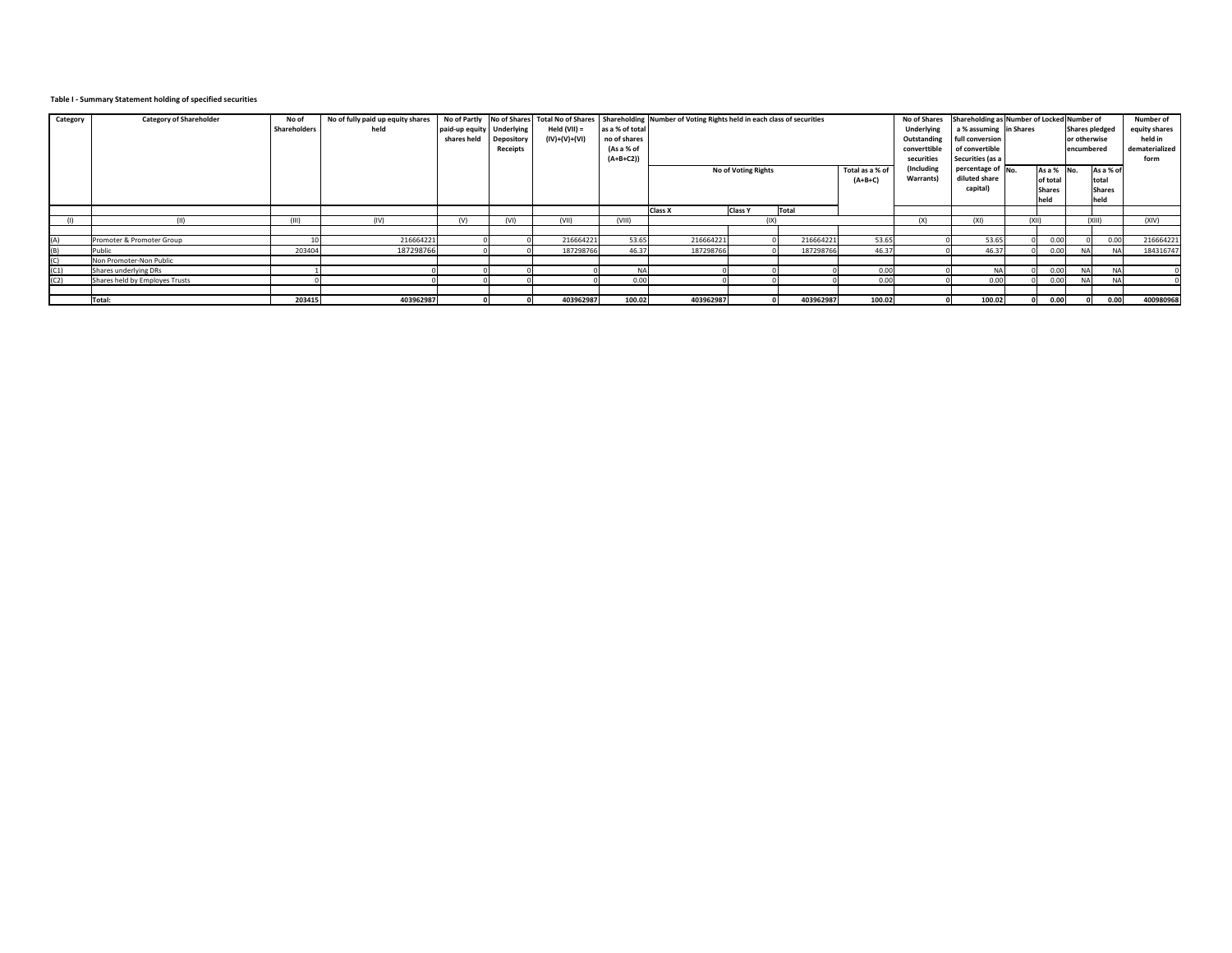## **Table II - Statement showing shareholding pattern of the Promoter and Promoter Group**

| Categor    | <b>Category &amp; Name of the Shareholder</b>                        | <b>PAN</b> | $No$ of $\parallel$<br>olders | No of fully paid   No of Partly<br>Shareh   up equity shares<br>held | paid-up<br>equity shares Underlying<br>held | No of<br><b>Shares</b><br><b>Depository</b><br>Receipts | <b>Total No of</b><br><b>Shares Held</b><br>$(IV+V+VI)$ | as a % of<br>total no of<br>shares<br>(calculated<br>as per SCRR,<br>1957 (VIII) As<br>a % of<br>$(A+B+C2$ | Shareholding Number of Voting Rights held in each class of<br>securities<br>No of Voting Rights<br><b>Class</b><br><b>Class X</b> | Total          | No of<br><b>Shares</b><br>(Including | Shareholding Number of Locked in<br>as a %<br>Underlying   assuming full<br>Outstandin   conversion of<br>convertible<br>converttibl   Securities (as<br>e securities   a percentage<br>of diluted<br>Warrants) $ $ share capital)<br>$(VII)+(X)$ As a<br>$\frac{1}{6}$ of (A+B+C2) | <b>Shares</b><br>No. | As a % of<br>total<br><b>Shares</b><br>held | Number of Shares<br>pledged or otherwise<br>encumbered<br>As a % of<br>No.<br>total Shares<br>held | Number of<br>equity shares<br>held in<br>dematerialize<br>d form |           |
|------------|----------------------------------------------------------------------|------------|-------------------------------|----------------------------------------------------------------------|---------------------------------------------|---------------------------------------------------------|---------------------------------------------------------|------------------------------------------------------------------------------------------------------------|-----------------------------------------------------------------------------------------------------------------------------------|----------------|--------------------------------------|-------------------------------------------------------------------------------------------------------------------------------------------------------------------------------------------------------------------------------------------------------------------------------------|----------------------|---------------------------------------------|----------------------------------------------------------------------------------------------------|------------------------------------------------------------------|-----------|
|            | (1)                                                                  | (11)       | (III)                         | (IV)                                                                 | (V)                                         | (VI)                                                    | (VII)                                                   | (VIII)                                                                                                     |                                                                                                                                   | (IX)           |                                      | (X)                                                                                                                                                                                                                                                                                 | (XI)                 |                                             | (XII)                                                                                              | (XIII)                                                           | (XIV)     |
| (1)        | Indian                                                               |            |                               |                                                                      |                                             |                                                         |                                                         |                                                                                                            |                                                                                                                                   |                |                                      |                                                                                                                                                                                                                                                                                     |                      |                                             |                                                                                                    |                                                                  |           |
| (a)        | Individuals/Hindu undivided Family                                   |            |                               | 2497076                                                              |                                             |                                                         | 2497076                                                 | 0.62                                                                                                       | 2497076                                                                                                                           | 2497076        | 0.62                                 |                                                                                                                                                                                                                                                                                     | 0.62                 |                                             | 0.00                                                                                               | 0.00                                                             | 2497076   |
|            | JYOTI AGARWAL                                                        | ACNPA0781H |                               | 63000                                                                |                                             |                                                         | 63000                                                   | 0.02                                                                                                       | 63000                                                                                                                             | 63000          | 0.02                                 |                                                                                                                                                                                                                                                                                     | 0.02                 |                                             | 0.00                                                                                               | 0.00                                                             | 63000     |
|            | <b>NAVIN KUMAR AGARWAL</b>                                           | ACTPA4140J |                               | 286945                                                               |                                             |                                                         | 286945                                                  | 0.07                                                                                                       | 286945                                                                                                                            | 286945         | 0.07                                 |                                                                                                                                                                                                                                                                                     | 0.07                 |                                             | 0.00                                                                                               | 0.00                                                             | 286945    |
|            | PRAVIN AGARWAL                                                       | ADCPA9816F |                               | 1186750                                                              |                                             |                                                         | 1186750                                                 | 0.29                                                                                                       | 1186750                                                                                                                           | 1186750        | 0.29                                 |                                                                                                                                                                                                                                                                                     | 0.29                 |                                             | 0.00                                                                                               | 0.00                                                             | 1186750   |
|            | PRATIK PRAVIN AGARWAL                                                | ADYPA7745D |                               | 118340                                                               |                                             |                                                         | 118340                                                  | 0.03                                                                                                       | 118340                                                                                                                            | 118340         | 0.03                                 |                                                                                                                                                                                                                                                                                     | 0.03                 |                                             | 0.00                                                                                               | 0.00                                                             | 118340    |
|            | <b>ANKIT AGARWAL</b>                                                 | AFMPA0622D |                               | 805041                                                               |                                             |                                                         | 805041                                                  | 0.20                                                                                                       | 805041                                                                                                                            | 805041         | 0.20                                 |                                                                                                                                                                                                                                                                                     | 0.20                 |                                             | 0.00                                                                                               | 0.00                                                             | 805041    |
|            | <b>RUCHIRA AGARWAL</b>                                               | AFTPA1818A |                               | 16000                                                                |                                             |                                                         | 16000                                                   | 0.00                                                                                                       | 16000                                                                                                                             | 16000          | 0.00                                 |                                                                                                                                                                                                                                                                                     | 0.00                 |                                             | 0.00                                                                                               | 0.00                                                             | 16000     |
|            | SONAKSHI AGARWAL                                                     | ANVPK0338F |                               | 21000                                                                |                                             |                                                         | 21000                                                   | 0.01                                                                                                       | 21000                                                                                                                             | 21000          | 0.01                                 |                                                                                                                                                                                                                                                                                     | 0.01                 |                                             | 0.00                                                                                               | 0.00                                                             | 21000     |
| (b)        | Central Government/State Government(s)                               |            |                               |                                                                      |                                             |                                                         |                                                         | 0.00                                                                                                       |                                                                                                                                   |                | 0.00                                 |                                                                                                                                                                                                                                                                                     | 0.00                 |                                             | 0.00                                                                                               | 0.00                                                             |           |
| (c)        | Financial Institutions/Banks                                         |            |                               |                                                                      |                                             |                                                         |                                                         | 0.00                                                                                                       |                                                                                                                                   |                | 0.00                                 |                                                                                                                                                                                                                                                                                     | 0.00                 |                                             | 0.00                                                                                               | 0.00                                                             | $\Omega$  |
| (d)        | Any Other                                                            |            |                               | 4764395                                                              |                                             |                                                         | 4764395                                                 | 1.18                                                                                                       | 4764395                                                                                                                           | 4764395        | 1.18                                 |                                                                                                                                                                                                                                                                                     | 1.18                 |                                             | 0.00                                                                                               | 0.00                                                             | 4764395   |
|            | Vedanta Limited                                                      | AACCS7101B |                               | 4764295                                                              |                                             |                                                         | 4764295                                                 | 1.18                                                                                                       | 4764295                                                                                                                           | 4764295        | 1.18                                 |                                                                                                                                                                                                                                                                                     | 1.18                 |                                             | 0.00                                                                                               | 0.00                                                             | 4764295   |
|            | Pravin Agarwal Family Trust                                          | AADTP2845D |                               | 100<br>7261471                                                       |                                             |                                                         | 100<br>7261471                                          | 0.00                                                                                                       | 100                                                                                                                               | 100<br>7261471 | 0.00                                 |                                                                                                                                                                                                                                                                                     | 0.00<br>1.80         |                                             | 0.00<br>0.00                                                                                       | 0.00                                                             | 100       |
|            | $\vert$ Sub-Total $(A)(1)$                                           |            |                               |                                                                      |                                             |                                                         |                                                         | 1.80                                                                                                       | 7261471                                                                                                                           |                | 1.80                                 |                                                                                                                                                                                                                                                                                     |                      |                                             |                                                                                                    | 0.00                                                             | 7261471   |
| (2)<br>(a) | Foreign<br>Individuals (Non-Resident Individuals/Foreign Individuals |            |                               |                                                                      |                                             |                                                         |                                                         | 0.00<br>0.00                                                                                               |                                                                                                                                   |                | 0.00                                 |                                                                                                                                                                                                                                                                                     | 0.00                 |                                             | 0.00                                                                                               | 0.00                                                             | ΩI        |
| (b)        | Government                                                           |            |                               |                                                                      |                                             |                                                         |                                                         | 0.00                                                                                                       |                                                                                                                                   |                | 0.00                                 |                                                                                                                                                                                                                                                                                     | 0.00                 |                                             | 0.00                                                                                               | 0.00                                                             | ΩI        |
| (c)        | Institutions                                                         |            |                               |                                                                      |                                             |                                                         |                                                         | 0.00                                                                                                       |                                                                                                                                   |                | 0.00                                 |                                                                                                                                                                                                                                                                                     | 0.00                 |                                             | 0.00                                                                                               | 0.00                                                             |           |
|            |                                                                      |            |                               |                                                                      |                                             |                                                         |                                                         | 0.00                                                                                                       |                                                                                                                                   |                |                                      |                                                                                                                                                                                                                                                                                     |                      |                                             |                                                                                                    |                                                                  |           |
| (d)        | Foreign Portfolio Investor                                           |            |                               |                                                                      |                                             |                                                         |                                                         | 0.00                                                                                                       |                                                                                                                                   |                | 0.00                                 |                                                                                                                                                                                                                                                                                     | 0.00                 |                                             | 0.00                                                                                               | 0.00                                                             |           |
|            |                                                                      |            |                               |                                                                      |                                             |                                                         |                                                         | 0.00                                                                                                       |                                                                                                                                   |                |                                      |                                                                                                                                                                                                                                                                                     |                      |                                             |                                                                                                    |                                                                  |           |
| (e)        | Any Other                                                            |            |                               | 209402750                                                            |                                             |                                                         | 209402750                                               | 51.84                                                                                                      | 209402750                                                                                                                         | 0 209402750    | 51.84                                |                                                                                                                                                                                                                                                                                     | 51.84                |                                             | 0.00                                                                                               | 0.00                                                             | 209402750 |
|            |                                                                      |            |                               |                                                                      |                                             |                                                         |                                                         | 0.00                                                                                                       |                                                                                                                                   |                |                                      |                                                                                                                                                                                                                                                                                     |                      |                                             |                                                                                                    |                                                                  |           |
|            | TWIN STAR OVERSEAS LTD                                               | AACCT6021D |                               | 209402750                                                            |                                             |                                                         | 209402750                                               | 51.84                                                                                                      | 209402750                                                                                                                         | 0 209402750    | 51.84                                |                                                                                                                                                                                                                                                                                     | 51.84                |                                             | 0.00                                                                                               | 0.00                                                             | 209402750 |
|            | Sub-Total (A)(2)                                                     |            |                               | 209402750                                                            |                                             |                                                         | 209402750                                               | 51.84                                                                                                      | 209402750                                                                                                                         | 209402750      | 51.84                                |                                                                                                                                                                                                                                                                                     | 51.84                |                                             | 0.00                                                                                               | 0.00                                                             | 209402750 |
|            | Total Shareholding of Promoter and Promoter Group (A)=(A)(           |            | 10 <sup>1</sup>               | 216664221                                                            |                                             |                                                         | 216664221                                               | 53.63                                                                                                      | 216664221                                                                                                                         | 216664221      | 53.64                                |                                                                                                                                                                                                                                                                                     | 53.64                |                                             | 0.00                                                                                               | 0.00                                                             | 216664221 |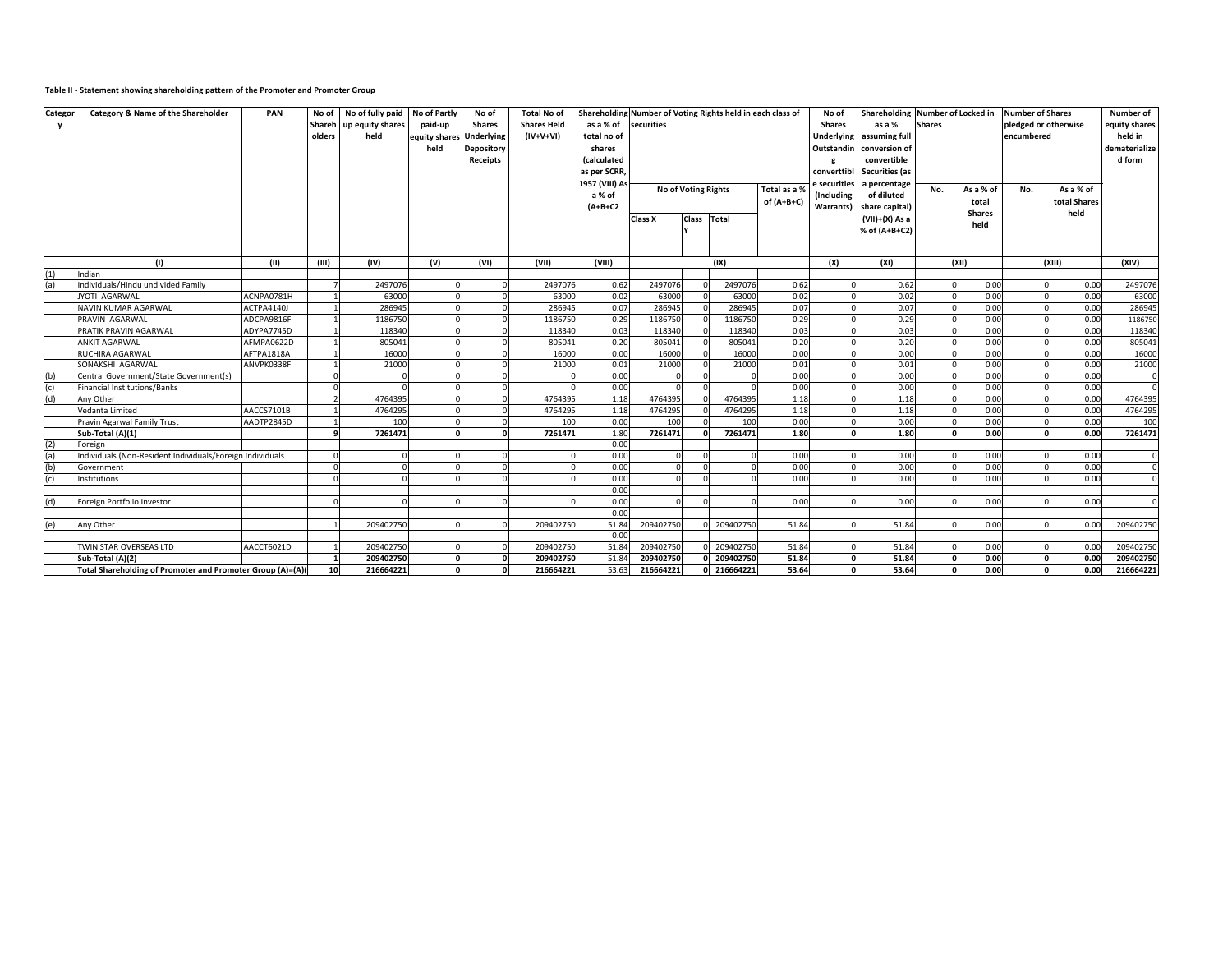## **Table III - Statement showing shareholding pattern of the Public shareholder**

| <b>Categ</b><br>ory | <b>Category &amp; Name of the Shareholder</b>                             | <b>PAN</b> | No of<br><b>Sharehol</b><br>ders | No of fully<br>paid up<br>equity<br>shares held | No of<br>Partly paid Shares<br>up equity<br>shares<br>held | No of<br>Underlyi<br>ng<br><b>Deposito</b><br><b>Receipts</b> | <b>Total No of</b><br><b>Shares Held</b><br>$(IV+V+VI)$ | $\vert$ ding as a $\vert$ securities<br>% of total<br>no of<br>shares<br>$(A+B+C2)$ |                | <b>No of Voting Rights</b> | Sharehol Number of Voting Rights held in each class of | Total as a     | <b>Underlying</b><br>converttible<br>securities<br>(Including<br><b>Warrants</b> ) | as a %<br>Outstanding   assuming full<br>conversion of<br>convertible<br><b>Securities (as</b><br>l a percentage   No. | No of Shares   Shareholding   Number of Locked<br>Number of Shares<br>in Shares<br>As a % of $\vert$ No. |           |                            | <b>Number of equity</b><br>shares held in<br>dematerialized<br>form |
|---------------------|---------------------------------------------------------------------------|------------|----------------------------------|-------------------------------------------------|------------------------------------------------------------|---------------------------------------------------------------|---------------------------------------------------------|-------------------------------------------------------------------------------------|----------------|----------------------------|--------------------------------------------------------|----------------|------------------------------------------------------------------------------------|------------------------------------------------------------------------------------------------------------------------|----------------------------------------------------------------------------------------------------------|-----------|----------------------------|---------------------------------------------------------------------|
|                     |                                                                           |            |                                  |                                                 |                                                            |                                                               |                                                         |                                                                                     |                |                            |                                                        | % of           |                                                                                    | of diluted                                                                                                             | total                                                                                                    |           | total                      |                                                                     |
|                     |                                                                           |            |                                  |                                                 |                                                            |                                                               |                                                         |                                                                                     |                |                            |                                                        | $(A+B+C)$      |                                                                                    | share capital)                                                                                                         | <b>Shares</b>                                                                                            |           | <b>Shares</b>              |                                                                     |
|                     |                                                                           |            |                                  |                                                 |                                                            |                                                               |                                                         |                                                                                     | <b>Class X</b> | Class Y   Total            |                                                        |                |                                                                                    |                                                                                                                        |                                                                                                          |           |                            |                                                                     |
|                     | (1)                                                                       | (11)       | (III)                            | (IV)                                            | (V)                                                        | (VI)                                                          | (VII)                                                   | (VIII)                                                                              |                |                            | (IX)                                                   |                | (X)                                                                                | (XI)                                                                                                                   | (XII)                                                                                                    |           | (XIII)                     | (XIV)                                                               |
| (1)                 | Institutions                                                              |            |                                  |                                                 |                                                            |                                                               |                                                         |                                                                                     |                |                            |                                                        |                |                                                                                    |                                                                                                                        |                                                                                                          |           |                            |                                                                     |
| (a)                 | <b>Mutual Funds</b>                                                       |            |                                  | 19624104                                        |                                                            |                                                               | 19624104                                                | 4.86                                                                                | 19624104       |                            | 19624104                                               | 4.86           |                                                                                    | 4.86                                                                                                                   |                                                                                                          | $0.00$ NA | <b>NA</b>                  | 19624104                                                            |
|                     | <b>DSP SMALL CAP FUND</b>                                                 | AAAJD0430B |                                  | 10540392                                        |                                                            |                                                               | 10540392                                                | 2.61                                                                                | 10540392       |                            | 10540392                                               | 2.61           |                                                                                    | 2.61                                                                                                                   |                                                                                                          | $0.00$ NA | <b>NA</b>                  | 10540392                                                            |
|                     | ADITYA BIRLA SUN LIFE TRUSTEE PRIVATE LIMITED A/C                         |            |                                  |                                                 |                                                            |                                                               |                                                         |                                                                                     |                |                            |                                                        |                |                                                                                    |                                                                                                                        |                                                                                                          |           |                            |                                                                     |
|                     | <b>ADITYA BIRLA SUN LIFE MIDCAP FUND</b>                                  | AAATB0102C |                                  | 4235363                                         |                                                            |                                                               | 4235363                                                 | 1.05                                                                                | 4235363        |                            | 4235363                                                | 1.05           |                                                                                    | 1.05                                                                                                                   |                                                                                                          | $0.00$ NA | <b>NA</b>                  | 4235363                                                             |
|                     | RELIANCE CAPITAL TRUSTEE CO LTD-A/C NIPPON                                |            |                                  |                                                 |                                                            |                                                               |                                                         |                                                                                     |                |                            |                                                        |                |                                                                                    |                                                                                                                        |                                                                                                          |           |                            |                                                                     |
|                     | INDIA ETF NIFTY MIDCAP 150                                                | AAATR0090B |                                  | 4801522                                         |                                                            |                                                               | 4801522                                                 | 1.19                                                                                | 4801522        |                            | 4801522                                                | 1.19           |                                                                                    | 1.19                                                                                                                   |                                                                                                          | $0.00$ NA | <b>NA</b>                  | 4801522                                                             |
| (b)                 | Venture Capital Funds                                                     |            |                                  |                                                 |                                                            |                                                               |                                                         | 0.00                                                                                |                |                            |                                                        | 0.00           |                                                                                    | 0.00                                                                                                                   |                                                                                                          | $0.00$ NA | <b>NA</b>                  |                                                                     |
| (c)                 | Alternate Investment Funds                                                |            |                                  | 106000                                          |                                                            |                                                               | 106000                                                  | 0.03                                                                                | 106000         |                            | 106000                                                 | 0.03           |                                                                                    | 0.03                                                                                                                   |                                                                                                          | $0.00$ NA | <b>NA</b>                  | 106000                                                              |
| (d)                 | Foreign Venture Capital Investors                                         |            |                                  |                                                 |                                                            |                                                               |                                                         | 0.00                                                                                |                |                            |                                                        | 0.00           |                                                                                    | 0.00                                                                                                                   |                                                                                                          | $0.00$ NA | <b>NA</b>                  |                                                                     |
| (e)                 | Foreign Portfolio Investors                                               |            | 100                              | 17033350                                        |                                                            |                                                               | 17033350                                                | 4.22                                                                                | 17033350       |                            | 17033350                                               | 4.22           |                                                                                    | 4.22                                                                                                                   |                                                                                                          | $0.00$ NA | <b>NA</b>                  | 17033350                                                            |
| (f)                 | <b>Financial Institutions/Banks</b>                                       |            | 2 <sup>1</sup>                   | 971771                                          |                                                            |                                                               | 971771                                                  | 0.24                                                                                | 971771         |                            | 971771                                                 | 0.24           |                                                                                    | 0.24                                                                                                                   |                                                                                                          | $0.00$ NA | <b>NA</b>                  | 969241                                                              |
| (g)                 | <b>Insurance Companies</b>                                                |            |                                  | 5221535                                         |                                                            |                                                               | 5221535                                                 | 1.29                                                                                | 5221535        |                            | 5221535                                                | 1.29           |                                                                                    | 1.29                                                                                                                   |                                                                                                          | $0.00$ NA | <b>NA</b>                  | 5221535                                                             |
|                     | LIFE INSURANCE CORPORATION OF INDIA                                       | AAACL0582H |                                  | 4700697                                         |                                                            |                                                               | 4700697                                                 | 1.16                                                                                | 4700697        |                            | 4700697                                                | 1.17           |                                                                                    | 1.17                                                                                                                   |                                                                                                          | $0.00$ NA | <b>NA</b>                  | 4700697                                                             |
| (h)                 | Provident Funds/Pension Funds                                             |            |                                  |                                                 |                                                            |                                                               |                                                         | 0.00                                                                                |                |                            |                                                        | 0.00           |                                                                                    | 0.00                                                                                                                   |                                                                                                          | $0.00$ NA | <b>NA</b>                  |                                                                     |
| (i)                 | Any Other                                                                 |            |                                  |                                                 |                                                            |                                                               |                                                         | 0.00                                                                                |                |                            |                                                        |                |                                                                                    |                                                                                                                        |                                                                                                          |           |                            |                                                                     |
|                     | Sub Total (B)(1)                                                          |            | 133                              | 42956760                                        |                                                            |                                                               | 42956760                                                | 10.63                                                                               | 42956760       |                            | 42956760                                               | 10.63          |                                                                                    | 10.63                                                                                                                  |                                                                                                          | $0.00$ NA | <b>NA</b>                  | 42954230                                                            |
| (2)                 | Central Government/State Government(s)/President of India                 |            |                                  | 500                                             |                                                            |                                                               | 500                                                     | 0.00                                                                                | 500            |                            |                                                        | 0.00<br>500    |                                                                                    | 0.00                                                                                                                   | ◡                                                                                                        | $0.00$ NA | <b>NIA</b><br>$\mathbf{I}$ | 500                                                                 |
|                     | Sub Total (B)(2)                                                          |            |                                  | 500                                             |                                                            |                                                               | 500                                                     | 0.00                                                                                | 500            |                            |                                                        | 500<br>0.00    |                                                                                    | 0.00                                                                                                                   |                                                                                                          | $0.00$ NA | <b>NA</b>                  | 500                                                                 |
| (3)                 | Non-Institutions                                                          |            |                                  |                                                 |                                                            |                                                               |                                                         | 0.00                                                                                |                |                            |                                                        |                |                                                                                    |                                                                                                                        |                                                                                                          |           |                            |                                                                     |
| (a)                 | i.Individual shareholders holding nominal share capital up to Rs.2 lakhs  |            | 198095                           | 99627650                                        |                                                            |                                                               | 99627650                                                | 24.66                                                                               | 99627650       |                            | 99627650                                               | 24.66          |                                                                                    | 24.66                                                                                                                  |                                                                                                          | $0.00$ NA | <b>NA</b>                  | 96847411                                                            |
|                     | ii.Individual shareholders holding nominal share capital in excess of Rs. |            | -42                              | 18188767                                        |                                                            |                                                               | 18188767                                                | 4.50                                                                                | 18188767       |                            | 18188767                                               | 4.50           |                                                                                    | 4.50                                                                                                                   |                                                                                                          | $0.00$ NA | <b>NA</b>                  | 18188767                                                            |
|                     |                                                                           |            |                                  |                                                 |                                                            |                                                               |                                                         | 0.00                                                                                |                |                            |                                                        |                |                                                                                    |                                                                                                                        |                                                                                                          |           |                            |                                                                     |
| (b)                 | NBFCs Registered with RBI                                                 |            |                                  | 27100                                           |                                                            |                                                               | 27100                                                   | 0.01                                                                                | 27100          |                            | 27100                                                  | 0.01           |                                                                                    | 0.01                                                                                                                   |                                                                                                          | $0.00$ NA | <b>NA</b>                  | 27100                                                               |
| (c)                 | <b>Employee Trusts</b>                                                    |            |                                  |                                                 |                                                            |                                                               |                                                         | 0.00                                                                                |                |                            |                                                        | 0.00           |                                                                                    | 0.00                                                                                                                   |                                                                                                          | $0.00$ NA | <b>NA</b>                  |                                                                     |
| (d)                 | Overseas Depositories (Holding DRs) (Balancing figure)                    |            |                                  |                                                 |                                                            |                                                               |                                                         | 0.00                                                                                |                |                            |                                                        | 0.00           |                                                                                    | 0.00                                                                                                                   |                                                                                                          | $0.00$ NA | <b>NA</b>                  |                                                                     |
| (e)                 | Any Other                                                                 |            |                                  |                                                 |                                                            |                                                               |                                                         | 0.00                                                                                |                |                            |                                                        |                |                                                                                    |                                                                                                                        |                                                                                                          |           |                            |                                                                     |
|                     | <b>TRUSTS</b>                                                             |            |                                  | 798070                                          |                                                            |                                                               | 798070                                                  | 0.20                                                                                | 798070         |                            | 798070                                                 | 0.20           |                                                                                    | 0.20                                                                                                                   |                                                                                                          | $0.00$ NA | <b>NA</b>                  | 797570                                                              |
|                     | <b>NON RESIDENT INDIANS</b>                                               |            | 3866                             | 4771161                                         |                                                            |                                                               | 4771161                                                 | 1.18                                                                                | 4771161        |                            | 4771161                                                | 1.19           |                                                                                    | 1.19                                                                                                                   |                                                                                                          | $0.00$ NA | <b>NA</b>                  | 4581171                                                             |
|                     | <b>CLEARING MEMBERS</b>                                                   |            | 185                              | 2557889                                         |                                                            |                                                               | 2557889                                                 | 0.63                                                                                | 2557889        |                            | 2557889                                                | 0.64           |                                                                                    | 0.64                                                                                                                   |                                                                                                          | $0.00$ NA |                            | 2557889                                                             |
|                     | <b>Qualified Institutional Buyers</b>                                     |            |                                  | 192507                                          |                                                            |                                                               | 192507                                                  | 0.05                                                                                | 192507         |                            | 192507.00                                              | 0.05           |                                                                                    | 0.05                                                                                                                   |                                                                                                          | $0.00$ NA | <b>NA</b>                  | 192507                                                              |
|                     | <b>BODIES CORPORATES</b>                                                  |            | 1064                             | 14011663                                        |                                                            |                                                               | 14011663                                                | 3.47                                                                                | 14011663       |                            | 14011663                                               | 3.48           |                                                                                    | 3.48                                                                                                                   |                                                                                                          | $0.00$ NA | <b>NA</b>                  | 14002903                                                            |
|                     | IEPF                                                                      |            |                                  | 4153249                                         |                                                            |                                                               | 4153249                                                 | 1.03                                                                                | 4153249        |                            | 4153249                                                | 1.03           |                                                                                    | 1.03                                                                                                                   |                                                                                                          | $0.00$ NA | <b>NA</b>                  | 4153249                                                             |
|                     | <b>FOREIGN NATIONALS</b>                                                  |            | 203270                           | 13450<br>144341506                              |                                                            |                                                               | 13450                                                   | 0.00<br>35.74                                                                       | 13450          |                            | 13450                                                  | 0.00           |                                                                                    | 0.00                                                                                                                   |                                                                                                          | $0.00$ NA | <b>NA</b>                  | 13450                                                               |
|                     | Sub Total (B)(3)                                                          |            | 203404                           | 187298766                                       | <sup>n</sup>                                               |                                                               | 144341506<br>187298766                                  | 46.37                                                                               | 144341506      |                            | 144341506                                              | 35.75<br>46.39 |                                                                                    | 35.71                                                                                                                  |                                                                                                          | $0.00$ NA | <b>NA</b>                  | 141362017                                                           |
|                     | Total Public Shareholding (B) = $(B)(1)+(B)(2)+(B)(3)$                    |            |                                  |                                                 |                                                            |                                                               |                                                         |                                                                                     | 187298766      |                            | 187298766                                              |                |                                                                                    | 46.34                                                                                                                  |                                                                                                          | $0.00$ NA | <b>NA</b>                  | 184316747                                                           |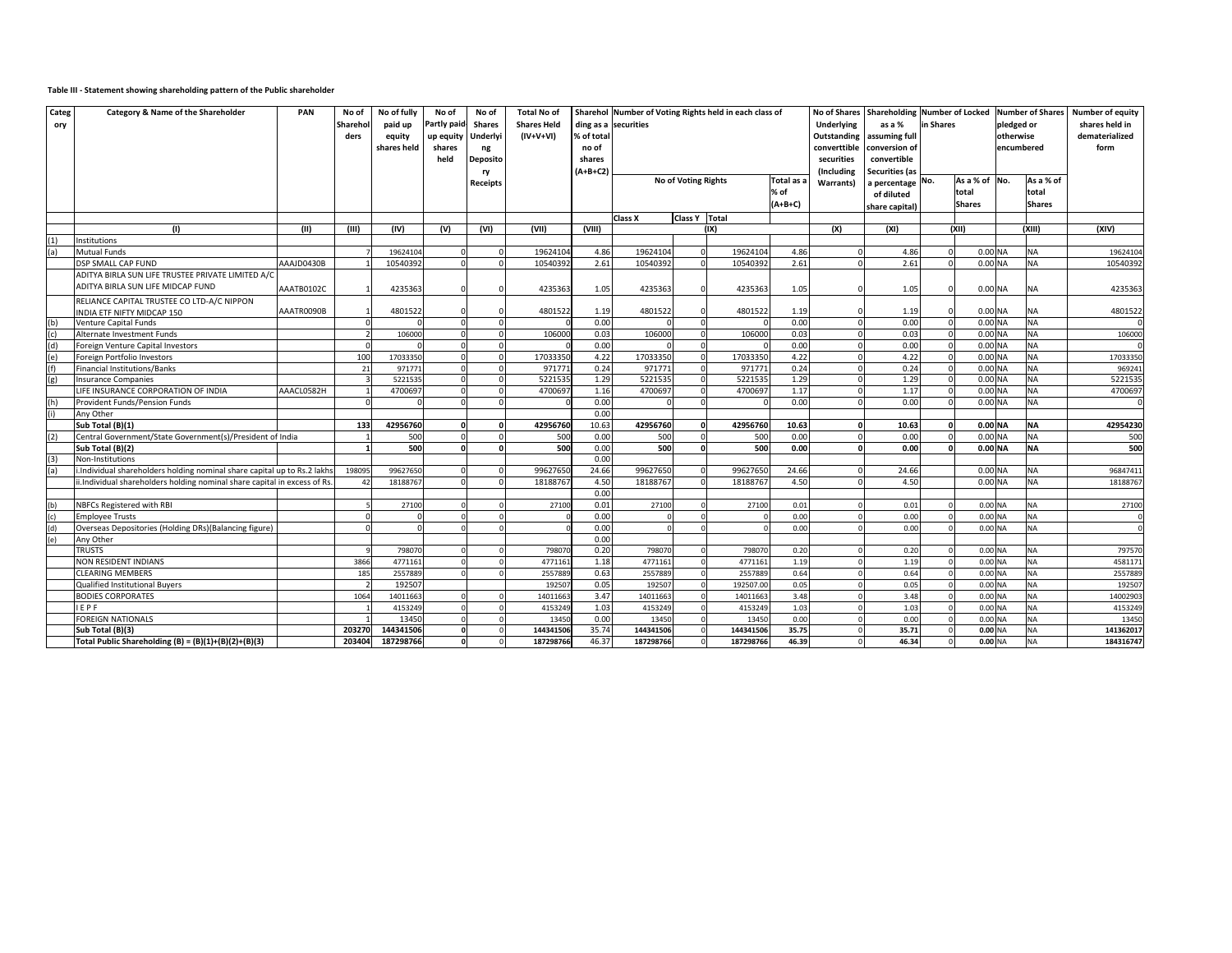| <b>Category</b> | <b>Category &amp; Name of the Shareholder</b>                                         | <b>PAN</b> | No of<br>Shareholde   fully paid   Partly paid-<br>rs | No of<br>shares<br>held | No of | No of<br><b>Shares</b><br>  up equity   up equity   Underlying  <br>shares held Depository<br><b>Receipts</b> | <b>Shares</b><br>Held<br>(IV+V+VI) | of total no<br>of shares<br>(A+B+C2) | Total No of Shareholdi Number of Voting Rights held in each<br>ng as a $%$ class of securities |                 |                                 |                                 | <b>No of Shares</b><br><b>Underlying</b><br>Outstanding<br>converttible<br>securities                     | Shareholding as Number of Locked<br>a % assuming   in Shares<br>full conversion<br>of convertible<br>Securities (as a |           |           | pledged or<br>otherwise<br>encumbered                     |           | Number of Shares Number of<br>equity<br>shares held<br>demateriali |
|-----------------|---------------------------------------------------------------------------------------|------------|-------------------------------------------------------|-------------------------|-------|---------------------------------------------------------------------------------------------------------------|------------------------------------|--------------------------------------|------------------------------------------------------------------------------------------------|-----------------|---------------------------------|---------------------------------|-----------------------------------------------------------------------------------------------------------|-----------------------------------------------------------------------------------------------------------------------|-----------|-----------|-----------------------------------------------------------|-----------|--------------------------------------------------------------------|
|                 |                                                                                       |            |                                                       |                         |       |                                                                                                               |                                    |                                      | No of Voting Rights                                                                            |                 | Total as a<br>% of<br>$(A+B+C)$ | (Including<br><b>Warrants</b> ) | percentage of $\boxed{\phantom{1}}$ No.<br>As a % of<br>diluted share<br>total<br>capital)<br>Shares held |                                                                                                                       |           |           | $\sqrt{NQ}$ . As a % of<br>total<br><b>Shares</b><br>held | zed form  |                                                                    |
|                 |                                                                                       |            |                                                       |                         |       |                                                                                                               |                                    |                                      | <b>Class X</b>                                                                                 | Class Y   Total |                                 |                                 |                                                                                                           |                                                                                                                       |           |           |                                                           |           |                                                                    |
|                 | $\mathbf{u}$                                                                          |            | (III)                                                 | (IV)                    | (V)   | (VI)                                                                                                          | (VII)                              | (VIII)                               |                                                                                                |                 | (IX)                            |                                 | (X)                                                                                                       | (XI)                                                                                                                  | (XII)     |           |                                                           | (XIII)    | (XIV)                                                              |
| (1)             | Custodian/DR Holder                                                                   |            |                                                       |                         |       |                                                                                                               |                                    | 0.00                                 |                                                                                                |                 |                                 | 0.00                            |                                                                                                           | 0.00                                                                                                                  |           | $0.00$ NA |                                                           | <b>NA</b> |                                                                    |
| (2)             | Employee Benefit Trust (under SEBI(Share based<br>Employee Benefit) Regulations 2014) |            |                                                       |                         |       |                                                                                                               |                                    | 0.00                                 |                                                                                                |                 | 0.00                            |                                 | 0.00                                                                                                      |                                                                                                                       | $0.00$ NA |           | <b>NA</b>                                                 |           |                                                                    |
|                 |                                                                                       |            |                                                       |                         |       |                                                                                                               |                                    |                                      |                                                                                                |                 |                                 |                                 |                                                                                                           |                                                                                                                       |           |           |                                                           |           |                                                                    |
|                 | Total Non-Promoter-Non Public Shareholding (C) =<br>$(C)(1)+(C)(2)$                   |            |                                                       |                         |       |                                                                                                               |                                    | 0.00                                 |                                                                                                |                 | <sup>0</sup>                    | 0.00                            |                                                                                                           | 0.00                                                                                                                  |           | 0.00      |                                                           |           |                                                                    |